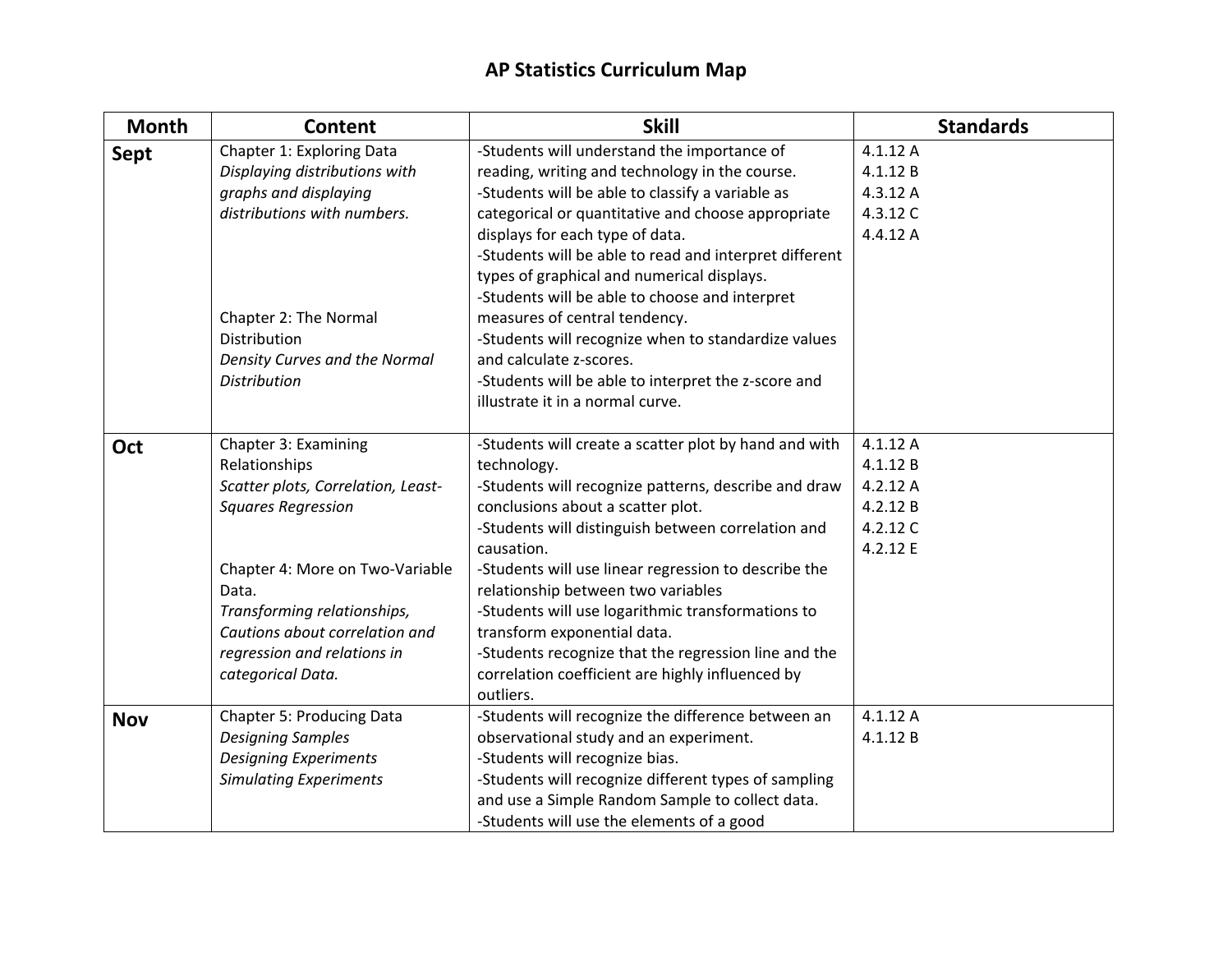|            |                                          | experimental or observational study design to run     |          |
|------------|------------------------------------------|-------------------------------------------------------|----------|
|            |                                          | one of their own.                                     |          |
|            |                                          | -Students will incorporate blocking and               |          |
|            |                                          | randomization in their experimental design.           |          |
|            |                                          | -Students will simulate experiments with a table of   |          |
|            |                                          | random integers or randomint function on their        |          |
|            |                                          | calculator.                                           |          |
| <b>Dec</b> | Chapter 6: Probability                   | -Students will know to apply the rules of probability | 4.1.12A  |
|            | The Idea of Probability, Probability     | to specific situations.                               | 4.1.12B  |
|            | Models, General Probability Rules        | -Students will incorporate the use of union,          |          |
|            |                                          | intersection and conditional probability to specific  |          |
|            | Chapter 7: Random Variables              | situations.                                           |          |
|            | Discrete and continuous random           | -Students will know how to use conditional            |          |
|            | Variables, means and variances of        | probability in situations of chance and probability.  |          |
|            | random variables.                        | -Students will distinguish between discrete and       |          |
|            |                                          | continuous random variables and find their means,     |          |
|            |                                          | standard deviations and variances.                    |          |
|            |                                          | -Students will know when and how to draw a            |          |
|            |                                          | probability distribution table and answer questions   |          |
|            |                                          | from it.                                              |          |
|            | Chapter 8: The Binomial and              | -Students will distinguish between the binomial and   | 4.1.12 A |
| Jan        | <b>Geometric Distributions</b>           | geometric distributions.                              | 4.1.12B  |
|            | <b>The Binomial Distribution</b>         | -Students will use technology and the formula to      |          |
|            | The Geometric Distribution               | calculate binomial and geometric probabilities.       |          |
|            |                                          | -Students will be able to calculate the mean,         |          |
|            |                                          |                                                       |          |
|            | <b>Chapter 9: Sampling Distributions</b> | standard deviation and variance of each distribution. |          |
|            | <b>Sampling Distributions</b>            | -Students will distinguish between symbols and        |          |
|            | <b>Sample Proportions</b>                | terminology to use for samples and populations.       |          |
|            | Sample means                             | -Students will understand how a sample size affects   |          |
|            |                                          | variability.                                          |          |
|            |                                          | -Students will find the probability of sample         |          |
|            |                                          | proportions and means.                                |          |
|            |                                          |                                                       |          |
|            |                                          |                                                       |          |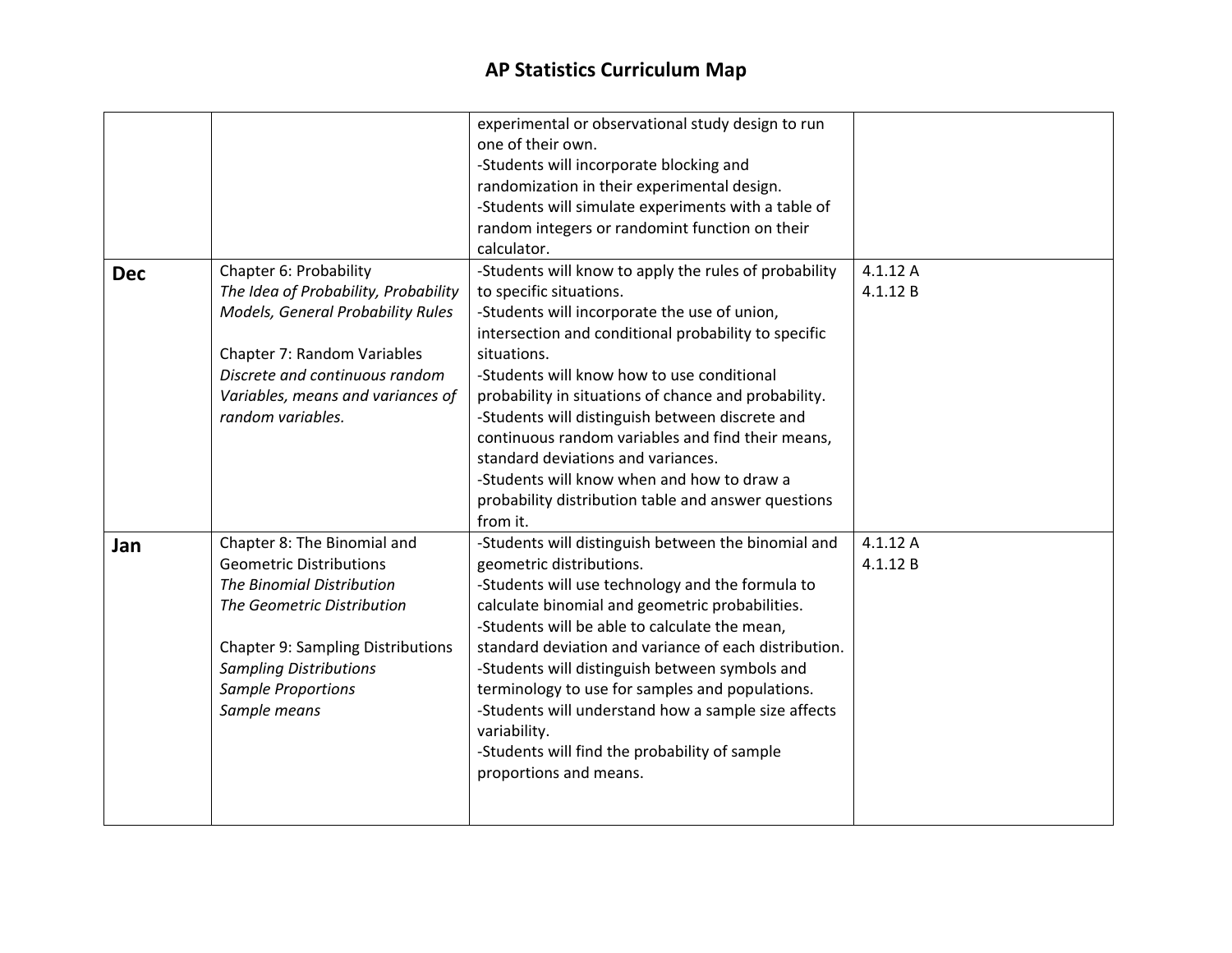| Feb          | Chapter 10: Introduction to         | -Students will understand the meaning of statistical  | 4.1.12 A      |
|--------------|-------------------------------------|-------------------------------------------------------|---------------|
|              | Inference                           | confidence and significance.                          | 4.1.12B       |
|              | Estimating with confidence, tests   | -Students will learn the formal steps to answer       | 4.1.12 C      |
|              | of significance, making sense of    | questions based on AP standards.                      | 4.2.12 D      |
|              | statistical significance and        | -Students will make conclusions from their p-values   |               |
|              | inference as decision.              | of one-sided and two-sided tests.                     |               |
|              |                                     | -Students will use an appropriate sample size to      |               |
|              |                                     | obtain a specified confidence interval and margin of  |               |
|              |                                     | error.                                                |               |
| Mar          | Chapter 11: Inference for           | -Students will be able to state the null and          | 4.1.12 A      |
|              | <b>Distributions</b>                | alternative hypothesis for testing means,             | 4.1.12B       |
|              | Inference for means of a            | proportions and comparing two means and               | 4.1.12 C      |
|              | population, comparing two means     | proportions.                                          | 4.2.12 D      |
|              |                                     | -Students will be able to calculate a specified       |               |
|              | Chapter 12: Inference for           | confidence interval for testing means, proportions    |               |
|              | Proportions                         | and comparing two means and proportions.              |               |
|              | Inference for a population          | -Students will understand that if they do not reject  |               |
|              | proportion, comparing two           | the null hypothesis that does not mean they have      |               |
|              | proportions.                        | accepted it.                                          |               |
|              |                                     | -Students will distinguish between type I and type II |               |
|              |                                     | errors and the power of hypothesis testing.           |               |
| <b>April</b> | Chapter 13: Inference for Tables:   | -Students will learn the formal steps and propose of  | 4.1.12A       |
|              | Chi-Square Procedures.              | a goodness of fit test.                               | 4.1.12B       |
|              | Test for Goodness of Fit, Inference | -Students will construct a model for the chi-square   | 4.1.12 C      |
|              | for Two-Way tables.                 | test for homogeneity and chi-square test of           | 4.2.12 D      |
|              |                                     | association/independence.                             |               |
|              | Chapter 14: Inference for           | -Students will understand the concept of degrees of   |               |
|              | Regression                          | freedom.                                              |               |
|              | Inference about the model,          | -Students will create the standard error and a        |               |
|              | predictions and conditions.         | confidence interval for the least squares regression  |               |
|              |                                     | line.                                                 |               |
| May/June     | AP Exam                             | -Students will create a cumulative project using the  | 4.1.12-4.4.12 |
|              |                                     | main ideas that they have learned throughout the      |               |
|              | Post Exam Projects                  | year.                                                 | 4.4.12 A      |